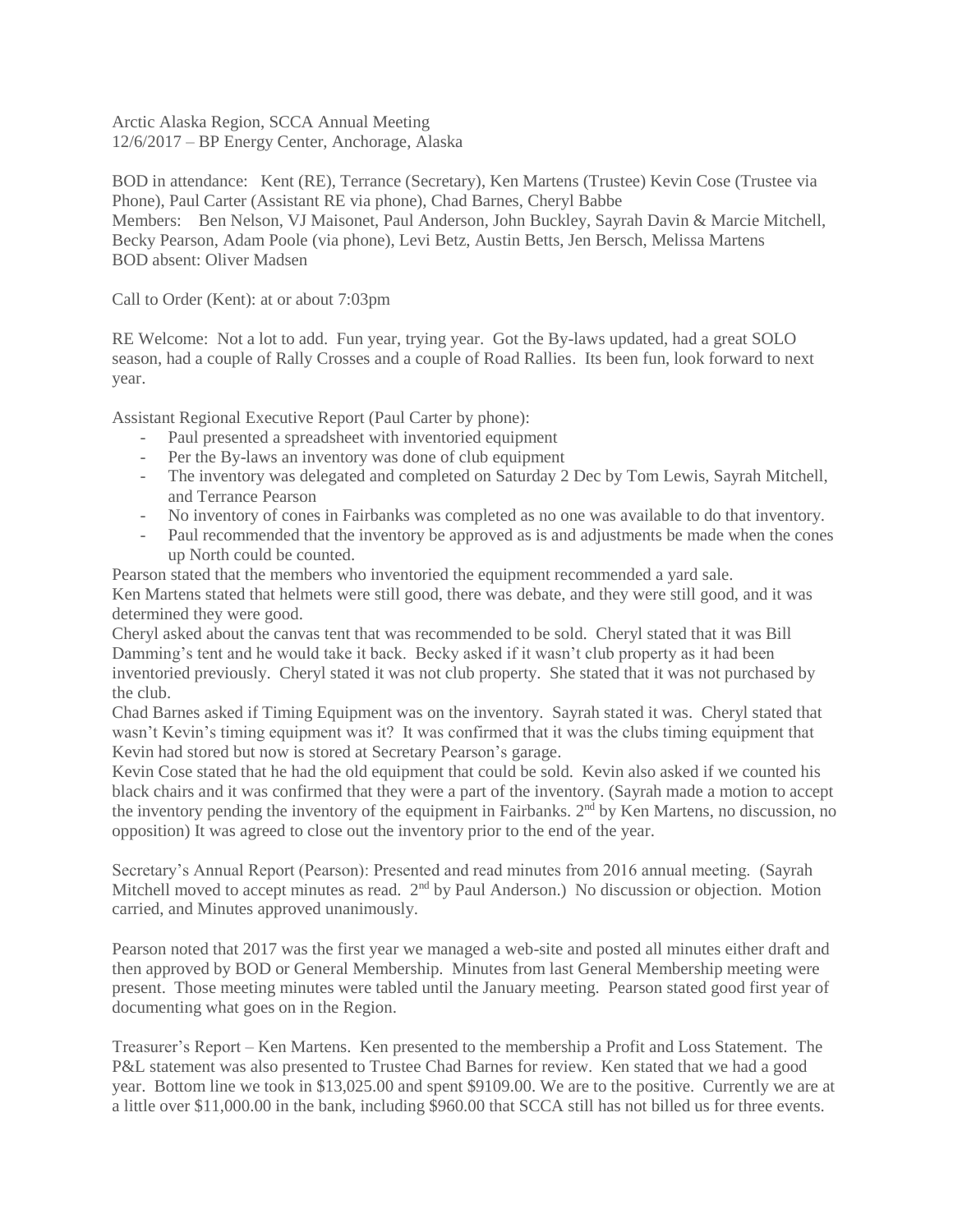Sayrah Mitchel asked if that included Road Rally Audits. Ken stated it did. Cheryl Babbe asked if SCCA had changed the policy of just going on line and paying them on line. Ken stated we send in audits and they debt us. Ken stated that he had not used that method and would consider how that works. Kent recommended calling Nationals and if they had not processed, to just pay directly to close out the year. Sayrah questioned if for 2018 it would be better for Stewards to send audits through the Treasurer. Ken agreed if would work best that way. Ken also stated that the region bought new radios for this season. Sayrah asked if there are any expenses coming up. Pearson stated that he had trophies to mail and that would be a 2017 expense. Sayrah asked if he had a spreadsheet? Ken presented the P&L. Sayrah asked if the Road Rally profits were noted Ken stated that it was. Chad Barnes asked if the Autocross Banquet was included. Ken stated it was. Kent asked if the Trustees had a chance to review and audit. Chad Barnes acknowledged that he had. Sayrah asked why the P&L showed no interest for 2017. Ken stated that it would show at the end of the year. (Melissa Martens made a motion to accept the treasurers report as given, Chad Barnes Trustee 2nd the motion) No discussion, no opposition, motion carried unanimously.

Membership report (Becky Pearson):

- Currently 66 members in good standing.
- For the year from Jan to Nov there were 19 new members.
- There was a total of 29 members who did not renew, for a loss of 10 total.

Cheryl asked where the losses occurred. Becky stated some were long term members. Becky stated that she had reached out. Cheryl asked what the reasons were for not renewing. Becky stated that she had not have all indications as to why the members did not renew. Cheryl stated I thought you reached out to the members who did not renew. Becky stated that she did reach out but would not badger the member to explain their reason. Cheryl stated she was trying to understand why there would be a total loss of 10 members and whether it could be attributed to any specific reason. Becky stated that the reasons that she did receive varied but is some cases with past board members there were no given indications. Some were long term members with no indication given. Terrance stated that some first-time members did not renew. Sayrah stated that financial reasons could have an impact. Sayrah asked if the deal was still going on for \$15 discount with a referral. Becky stated she was not sure what the new membership schedule would look like post 2018 convention. (Ken Martens moved to accept the membership report as presented. 2nd by Paul Anderson) No discussion, no opposition, motion carried unanimously.

SOLO Report (John Buckley):

- Good year
- 10 events for the year.
- 96 competitors. 38 new.
- Two new locations. North Pole Middle which will most likely go away due to push back. Kenai High School very successful and they want us back.
- Laid out point system in writing prior to start of season.
- Documentation of rulings were important.
- 4 members made all events. Terrance Pearson, John Wahl, Adam Poole, and John Buckley.

Sayrah asked if John would be SOLO steward for 2018. He stated he would not, but would help with the SOLO committee.

Cheryl Babbe was curious if it was true that we had only one-person trophy in Novice class with 96 competitors. She stated that it was poor that only one person qualified. John Buckley stated that the requirement to do events both North and South weeded out the competition dramatically.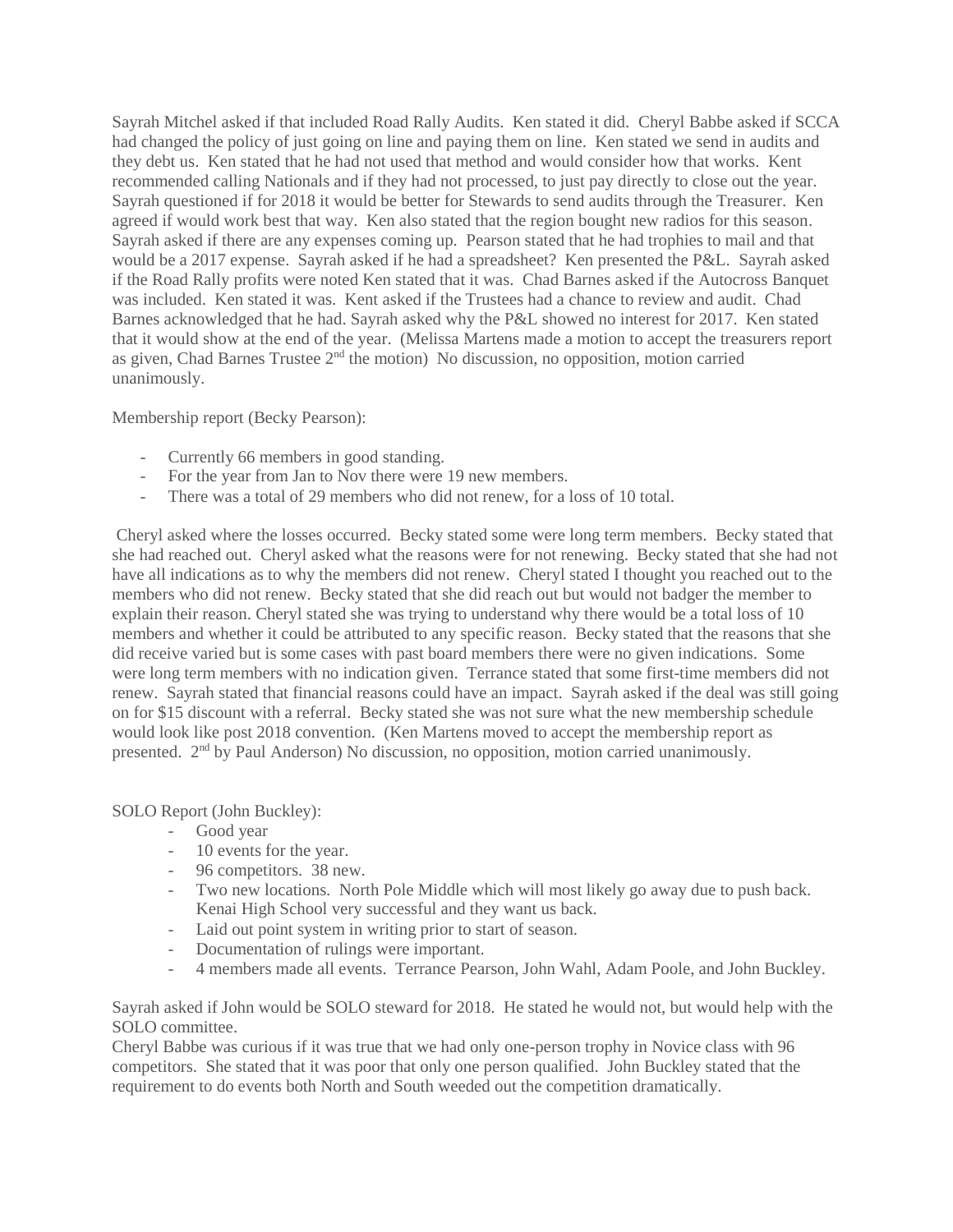Sayrah notified John Buckley that there could be a possible new venue at Healy. Pearson stated that we lose Carlson Center and we will need a new location to host events North of the Range. Buckley stated that Kenai was our best shot for more new events.

Sayrah wanted to know when the 2018 SOLO committee would be standing up. She also wanted to know if the general membership would be able to join the committee. John stated that it would be a committee of three or four people and member contribution is welcome. Current members are John Buckley, Terrance Pearson, Chad Barnes and Paul Anderson.

Cheryl Babbe asked if we didn't have a SOLO chair appointed. Kent stated that the committee was started to be able to start looking at locations and events for 2018 in 2017. Chery asked if we didn't have a SOLO steward for 2018 yet. Pearson stated that that position would be appointed by the 2018 BOD in January. Cheryl stated so the answer is no. Kent then explained that a committee was assembled to look at 2018 season, and the steward will be appointed in 2018. (Sayrah Mitchell made motion and Marcy Mitchell  $2<sup>nd</sup>$  to accept the report as presented. No discussion motion carried.

Road Rally Report (Sayrah Mitchell):

- Had two events.
- Had four planned
- 1<sup>st</sup> event had four cars.
- 2<sup>nd</sup> event in Fairbanks planned but cancelled
- 3<sup>rd</sup> event had 2 cars.
- <sup>-</sup> 4<sup>th</sup> event planned but no participants so cancelled.
- Hopes next year will be better.
- Looking forward to having a workgroup and all members welcome.
- Next RR will be in January GTA
- Will publish new Generals for 2018

Cheryl reported that the Region Sanctioned the 2017 USRRC. There were 66 individuals competing on the Kenai Peninsula. There was press coverage. There were unique trophies presented. Austin Betts and Jen Bersch participated and won the Spirit of Road Rally award. (Terrance made a motion to accept the report as presented, Chad Barnes 2nd) No discussion, No opposition, motion carried.

RallyCross Report (Kent Hamilton)

- 2 events at Big Lake in 2017
- 11 and 10 competitors.
- They were good events.

Sayrah asked if there were plans for the Spring. Kent stated he was not aware of the plan for 2018. Kent aske VJ if he would like to help in 2018. He showed interest.

Sayrah asked if we could do night events. It was discussed that it would be considered. (Sayrah motioned to accept the Rally Cross Report as presented. 2nd by John Buckley) No discussion, no opposition, motion carried.

Election for 2018 Board of Directors (Kent Hamilton and Terrance Pearson)

- Slate was unopposed
- There were no nominations by petition.
- Since the slate of directors nominated was unopposed, the Secretary announced the slate as:
	- o Kent Hamilton (Regional Executive)
	- o Becky Pearson (Assistant Regional Executive)
	- o Kevin Cose (Trustee)
	- o Ricky Couto (Trustee)